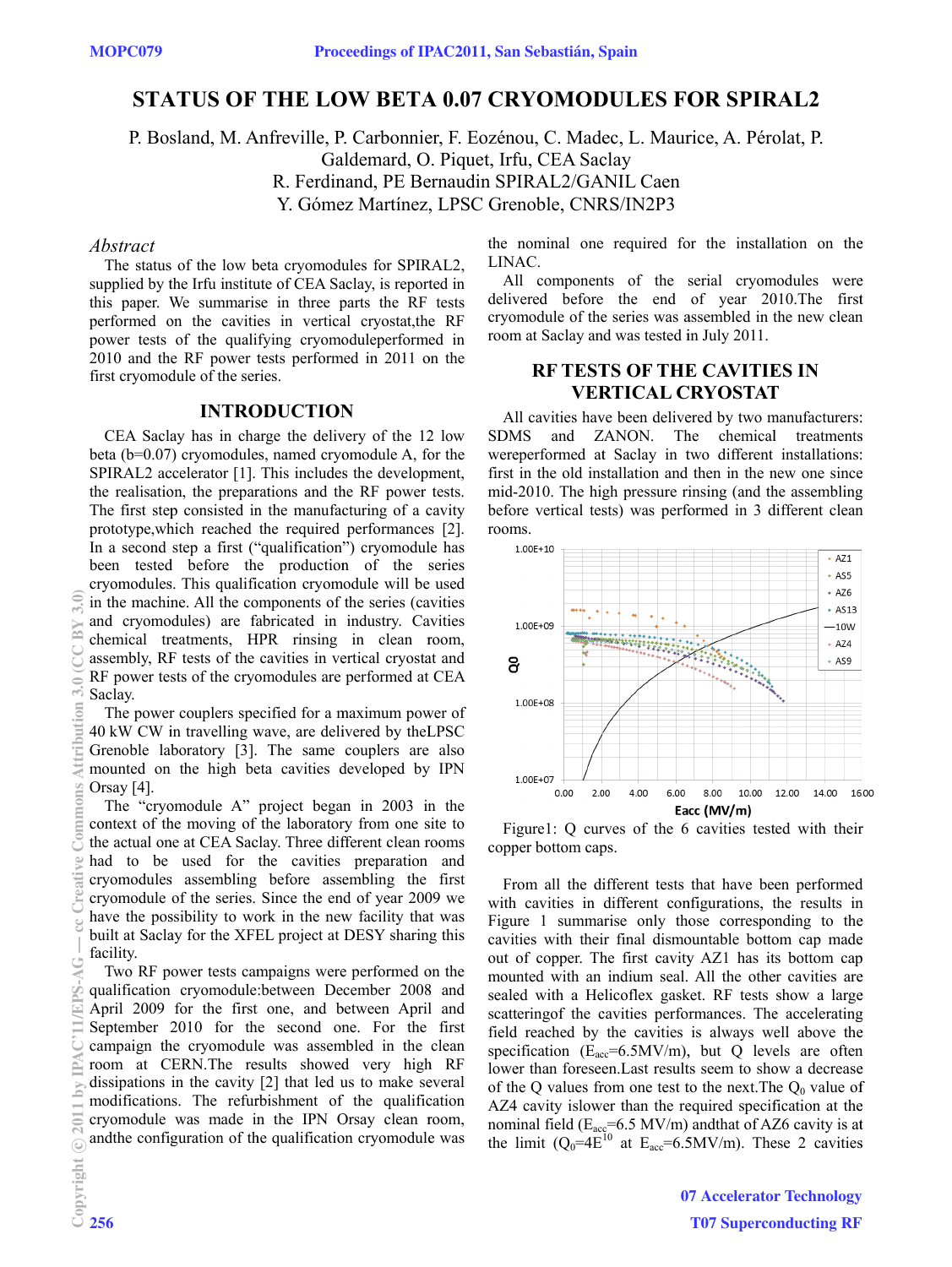will be tested a second time after a new chemical treatment.

Analyses are in progress to determine the cause of the Q decrease th hat is not yet u understood. S ome investiga ations look at possible dissipations on the gasket, contamination of the ultra-pure water. AS5 cavity cannot be mounted in a cryomodul le because a l eak appeared on anNb/Nb weld after the RF test in vertical cryostat. The cavity needs to be repaired. A bellow of the helium tank of the AZ6 cavity was damaged during handling. This cavity needs also to be repaired. On the third cavity AS9, a small helium leak on the Helicoflex gasket caused an increase of the cavity pressure up to about  $1.10^{-6}$  mbar. Fortunately it was still possible to reach the excellent maximum field of about 11MV/m.

At present only 2 cavities are completely qualified for assembly in a cryomodule: AZ1 and AS13. AZ1 was mounted in the qualification cryomodule and AS13 was mounted in the first cryomodule of the series.

## **RF F POWER R TESTS OF F THE QUAL LIFICATIO ON CRYO MODULE**

The qualification cryomodule was mounted at the beginning of year 2008 and it was tested from December 2008 to April 2009. After a complete refurbishment in the IPN Orsay clean room, it was tested a second time from Aprilto September 2010. In spite of a serious leak that polluted the cavity vacuum of the qualifying cryomodule at the beginning of the tests period, all theforeseen tests have been performed.

The static cryogenic consumption was about 4.5 W, as expected from calculation. The measurement method used the helium decrease rate after closing the liquid helium valve. A second method used the corresponding helium gas outlet flow at 300 K. The heat load on the cryomodule copper thermal screen, 25W, was determined by the natural temperature increase after closing the liquid nitrogen valve.

The RF conditioning of the power coupler was made up to  $10 \text{ kW}$  first with the cavity at  $300 \text{ K}$  and then after cooling downthe cavity at 4 K.It had been calculated and also observed that no multipacting occurs in the coupler at a power higher than 1 kW. That is the reason why the pulsed mode was used for conditioning only at a power lower than 1 kW. The CW mode was applied for the commissioning from 1 to 10 kW.

Amaximum accelerating field of 7.8 MV/m was reached, limited by a quench due to an intense electron field emission. This may have been caused by the leak that polluted the cavity. The maximum gradient was still higher than the nominal value of 6.5 MV/m. Nevertheless, the pollution of the cavity increased the RF losses of the cavity to about  $35 W$  at  $6.5 MV/m;$ this is more than  $3$ times higher than the specifications (10 W maximum at nominal field).

The cavity was correctly tuned at the nominal frequency of 88.0525 MHz. The cold tuner blocked after a short period of running, because the multilayer

insulation wrapped around the screw of the tuner. After repair and proper modifications avoiding this problem to arise again, the tuner worked correctly. Cycles over long and short ranges were performed in order to check its reliability over long periods. No problem occurred after reliability over long periods. No problem occurred after<br>running the motor up to17.10<sup>6</sup> motor steps. No damage could be observed on any of the critical parts. The sensitivity measured was 0.14 Hz per motor step. The backslash is very small, and it was difficult to determine it with a high accuracy because of the pressure fluctuations of the helium bath that caused frequency shifts. It seems to be around 1 Hz, and it never caused any problem of frequency adjustment during the tests. The sensitivity of the frequency to the liquid helium bath pressure was measured to be 3.2 Hz/mbar; the calculated was the same. Proceedings of IPAC2011, San Sebastián, Spain MOPC079<br>
The transmitted insulation wappell around the strew of the tart. After one of the commune the cause of the strew insulation and spain the nare were determined by chos

A LLRF system prototype developed for the accelerator [8] h has been succ essfully tested d with the fre quency tuner. The phase shift could be maintained within  $\pm 0.1^\circ$  with respect to the RF pilot (specifications:  $\pm 0.5^{\circ}$ ), and the field (specifications: 1%). Microphonics were analysed using a woofer fixed on the vacuum tank in order to excite them. The mode at 399 Hz was the more easy to be excited with this s system. The L LLRF system c could reject th his mode with an efficiency of 29 dB (see Figure 2). amplitude in the cavity within  $\pm 0.12\%$ 



Figure 2: rejection of a microphonics pollution at 400 Hz by the L LLRF system m (yellow cu urve: without control – blue curve: with control). The cavity accelerating field is 1.6 MV/m during this test.

## **RF POWE ER TESTS S OF THE F FIRST CRYOM MODULE O OF THE SE ERIES**

The first cryomodule of the series was entirely prepared and assembled in the new installation at Saclay at the beginning of year 2011. Some small modifications were introducedin the cryogenic pipes circuits. The AS13 cavity was mounted in this cryomodule. The first campaign of RF power tests was performed in July 2011.

Static cryogenic load at  $4 K$  is about  $6.2 W$ , slightlyhigher than for the qualification cryomodule  $(4.5 W)$  but lower than the specifications  $(7 W)$ . The tuner works as well as the qualification one, and the cavity could be tuned with the required accuracy at the nominal frequency of 88.0525 MHz. The backslash could be measured with a better accuracy with a stable liquid